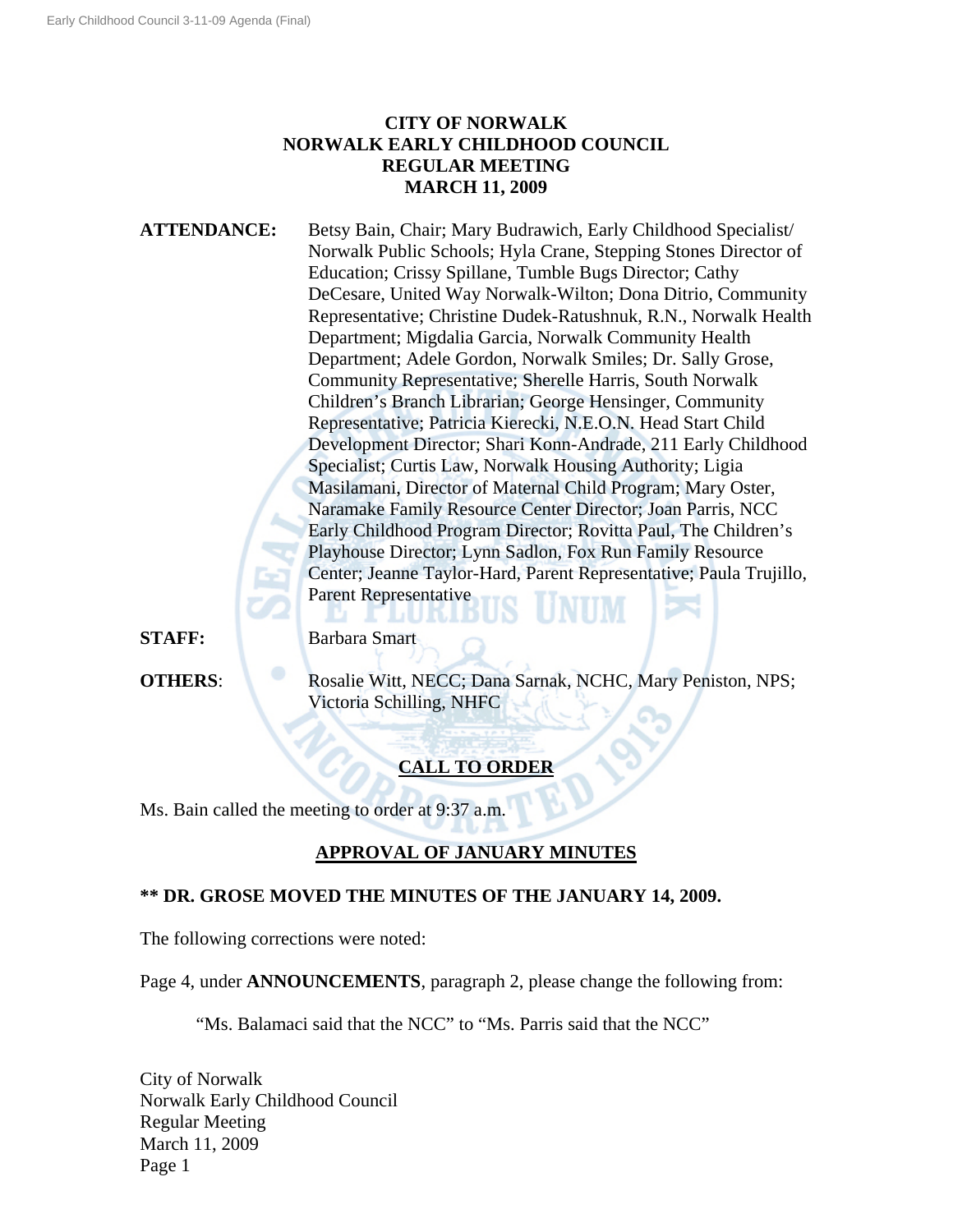Page 4, under **ANNOUNCEMENTS**, paragraph 4, line 1: please change "Norwalk Family Resources and others" to "Norwalk Family Resource Centers and others"

### **\*\* THE MOTION TO APPROVE THE MINUTES OF THE JANUARY 14, 2009 AS CORRECTED PASSED UNANIMOUSLY.**

#### **GOOD NEWS**

Ms. Bain then announced that Ben Franklin recently received their accreditation. Ms. Dudek-Ratushnuk announced that Norwalk Health Center received approval for federal grant funding. Ms. Oster announced that Naramake had received its DPH licensing. Ms. Spillane announced that the EPIC training would be brought into the high schools.

## **UPDATES – GRANTS**

Ms. Bain said that the School Readiness Grant was currently in RFP process for this upcoming year. Discussion then followed about how the process had changed along with the increased level of detailed reporting required for the providers.

#### **DISCUSSION ITEM – THE EARLY CHILDHOOD BUDGET PICTURE**

Ms. Bain said that the Governor's proposed budget had been released and that the stimulus package had been ratified. There will be a number of budgetary changes that will have a major impact on the School Readiness Program. Two key issues are the proposed elimination of Ms. Wilock's position as Director of Youth Services Department and the proposed elimination of Ms. Dudek-Ratushnuk's position at the Health Department.

Ms. Bain then reviewed each of the various School Readiness goals and the impact of the budget situation on them. Ms. Budrawich said that there had been indications from some of the former grant sources that continued funding would not be available. Ms. Peniston then gave a quick overview of the current matching funding situation.

The discussion then briefly moved to the situation regarding expansions of various programs. It was noted that the registration for upcoming conference had doubled during the last week. Ms. Bain said that the efforts towards collaboration were helping everyone. Ms. Budrawich pointed out that the required credentials for the providers were being increased to include academic degrees. She said that there was a strong advocacy for having the requirements for accreditation and providers to be on hold. Having accredited providers insures the quality of care for the children. Discussion then followed about the overall accreditation situation.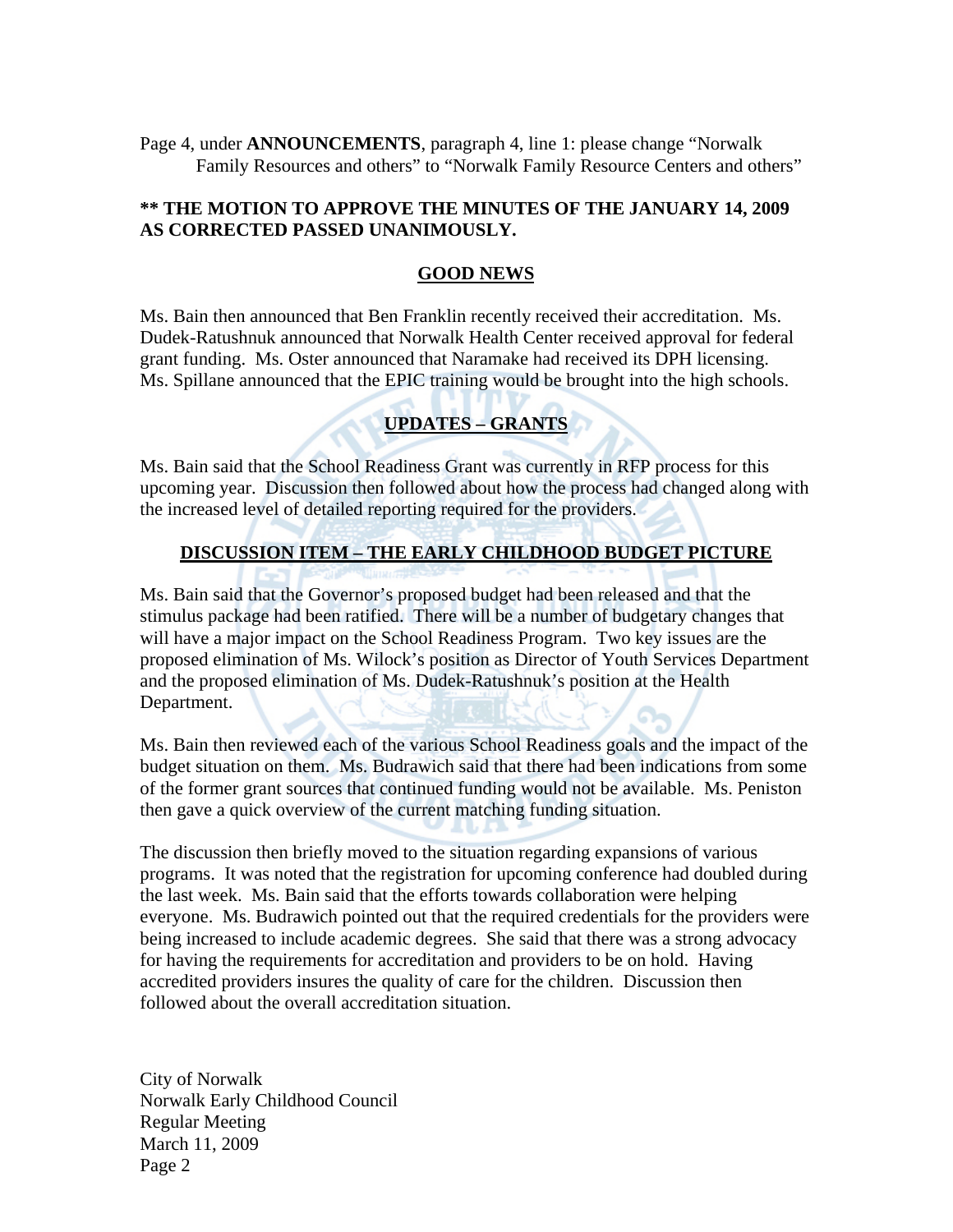Ms. Bain said that there had been significant improvement in regards to expanding the pediatricians accepting HUSKY insurance, along with the Health Center receiving their grant.

The discussion then moved to the Behavior Health program and the impact that the changes in the funding had on the program. Dr. Grose asked about the services available to those providers who had students who had behavioral issues. Ms. Budrawich reviewed the various resources available.

Ms. DeCesare then gave a brief update on the United Way support for Early Childhood program and informed the Council that recently three United Ways had combined into one agency.

Ms. Bain said that there were concerns about how the Early Childhood Council would respond to all the issues regarding the financial situation and the impact of the elimination of the two key positions. Ms. Peniston said that the City of Hartford had created an Office of Early Childhood to prevent the position from budget cuts. Ms. Bain said that it would be critical to analyze what needs to be done, build an effective and efficient management structure and then facilitating it. It will also be important to align the Council will other organizations.

There is an Early Care and Education Advocacy Day planned for March 18th in the Old Judiciary Room at the State Capital in Hartford between 9:30 a.m. and 1:00 p.m. Ms. Ditrio said that it would be critical for the State representatives to see the actual people who need childcare in order to keep their jobs. Ms. Ditrio then suggested that the Council watch the Childcare Block Grant funding. Discussion followed.

Ms. Paul expressed concern about the current providers who will not be able to achieve accreditation. Ms. Budrawich explained that there was a staff member who has a Master's Degree but would not have the accreditations required. Ms. Bain suggested that the providers draft of a position for the Council. It was suggested that a task force be formed to work on this issue. Discussion then followed.

#### **\*\* MR. LAW MOVED TO HAVE THE CHAIR RECEIVE THE RECOMMENDATIONS AND TO AUTHORIZE MS. BAIN TO USE HER DISCRETION TO REPRESENT THE COUNCIL. \*\* MS. BUDRAWICH SECONDED. \*\* THE MOTION PASSED UNANIMOUSLY**.

### **\*\* MS. BUDRAWICH MOVED TO ALLOW MS. BAIN TO USE THE ALLIANCE POSITIONS TO BUILD A GENERAL POSITION FOR THE COUNCIL**.